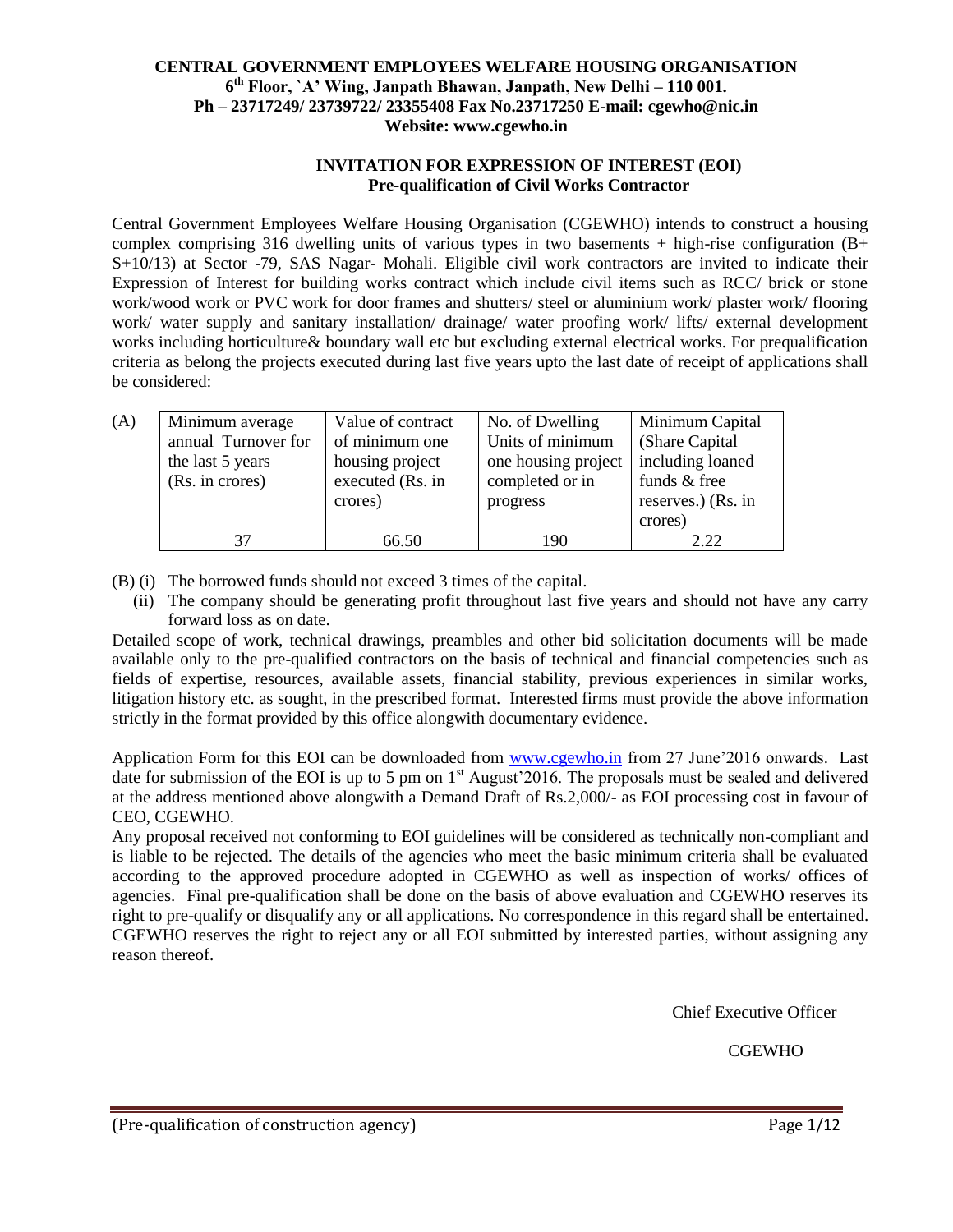#### CENTRAL GOVERNMENT EMPLOYEES WELFARE HOUSING ORGANISATION JANPATH BHAWAN, `A' WING,  $6^{TH}$  FLOOR, NEW DELHI – 110 001. **EOI Document**

## **Subject** : Proforma for submission of details for selection of Civil Works Contractor for CGEWHO housing project in Sector -79, SAS Nagar, Mohali (Punjab)

CGEWHO invites eligible civil work contractors to indicate their Expression of Interest for building works contract which include civil works items such as RCC/ brick work or stone work/wood work or PVC work for door frames and shutters/ steel or aluminium work/ plaster work/ flooring work/ water supply and sanitary installation/ drainage/ water proofing work/ lifts/ boundary wall etc. for its SAS Nagar, Mohali housing scheme. The details of EOI are as under:

- i) The contractors should meet the minimum Pre-qualifying (PQ) Criteria as mentioned in the advertisement. The detailed PQ document can be downloaded from website i.e[. www.cgewho.](http://www.cgewho./)in.
- ii) Applicants should give details in the order specified. If required additional details may be annexed with reference to the question, proper referencing should be done.
- iii) Application completed in all respects should reach The CEO, CGEWHO, `A' Wing,  $6<sup>th</sup>$  Floor, Janpath Bhawan, Janpath, New Delhi – 110 001 alongwith DD of Rs.2,000/- in favour of CEO, CGEWHO, as non-refundable EOI document cost.
- iv) No joint venture or consortium of firms shall be allowed and the contractors should meet the minimum pre-qualification criteria by themselves.
- v) Intending bidders should apply on the prescribed format as per the PQ document alongwith documentary evidence for the following :
	- a) Certificate of Incorporation in India.
	- b) Articles/ Memorandum of Association/ Partnership Deed etc.
	- c) Certificate of Registration from Registrar of Co.
	- d) EPF/ESI/ Registration No. alongwith copy of challan for the month of Feb 2014.
	- e) PAN No.
	- f) Manpower details
	- g) Plant & Machinery holding
	- h) Details of pending litigation etc., if any.
	- i) Name and address of Bankers etc.
	- j) Audited Balance Sheet for the last five years.
	- k) Sales Tax/ VAT & CST No. alongwith valid Clearance Certificate.
	- l) Service Tax Registration Number.
	- m) Certificate of Investments
	- n) Bank Solvency Certificate for 40% value of pre qualification limit i.e. 37cr issued not before Jan 2015.
- vi) Last date of receipt of pre-qualification application is by 5 pm on  $1^{st}$  August'2016 Applications received late shall not be considered.
- vii) Corrigendum/ addendums, if any, to this EOI shall only be posted on CGEWHO website i.e.www.cgewho.in.

#### **FORM `A' - I**

#### **Structure of Organisation**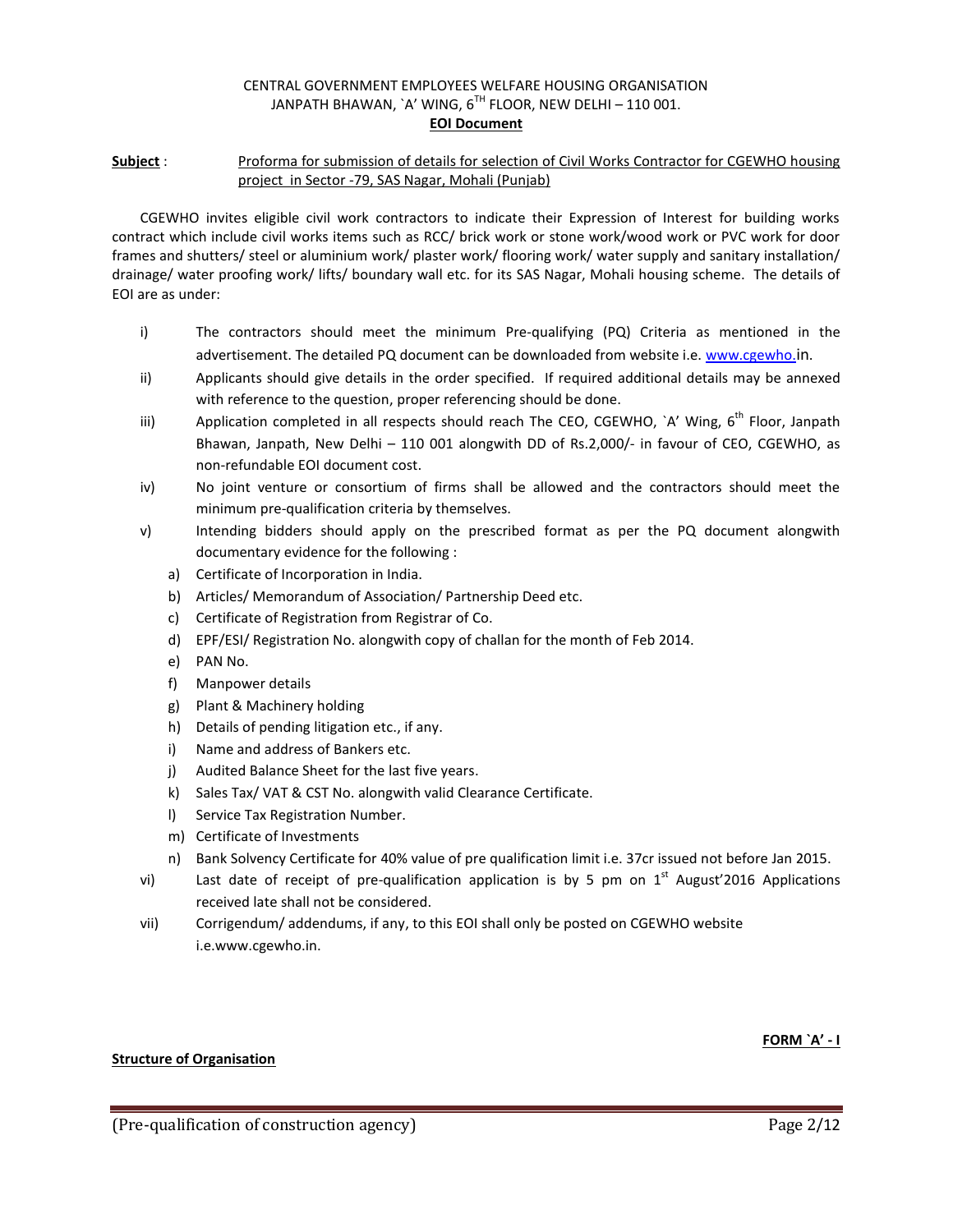| a.<br>c.  | Name of the Firm<br>b. Year it was formed<br>Address |  |
|-----------|------------------------------------------------------|--|
| i)<br>ii) | Head Office<br>Branch Office/s                       |  |
| d.        | Telephone (s) (Office)                               |  |
| i)<br>ii) | Head Office<br><b>Branch Office</b>                  |  |
| e.        | Contact person(s)                                    |  |
| i)<br>ii) | <b>Head Office</b><br><b>Branch Office</b>           |  |
| f.        | Status of firm                                       |  |
| i)        | Limited/ Private Limited                             |  |
| ii)       | Partnership                                          |  |
| iii)      | Proprietory                                          |  |

- g. Class, year and details of enlistment with CPWD, MES or any other Central/ State body
- h. Professional membership like Membership of Builders Association etc.
- i. Area of Specialisation (Development, housing, commercial, industrial etc.)
- j. Experience of firm in
	- i) Civil Works
	- ii) Sanitary (Internal & External)
	- iii) Internal electrical works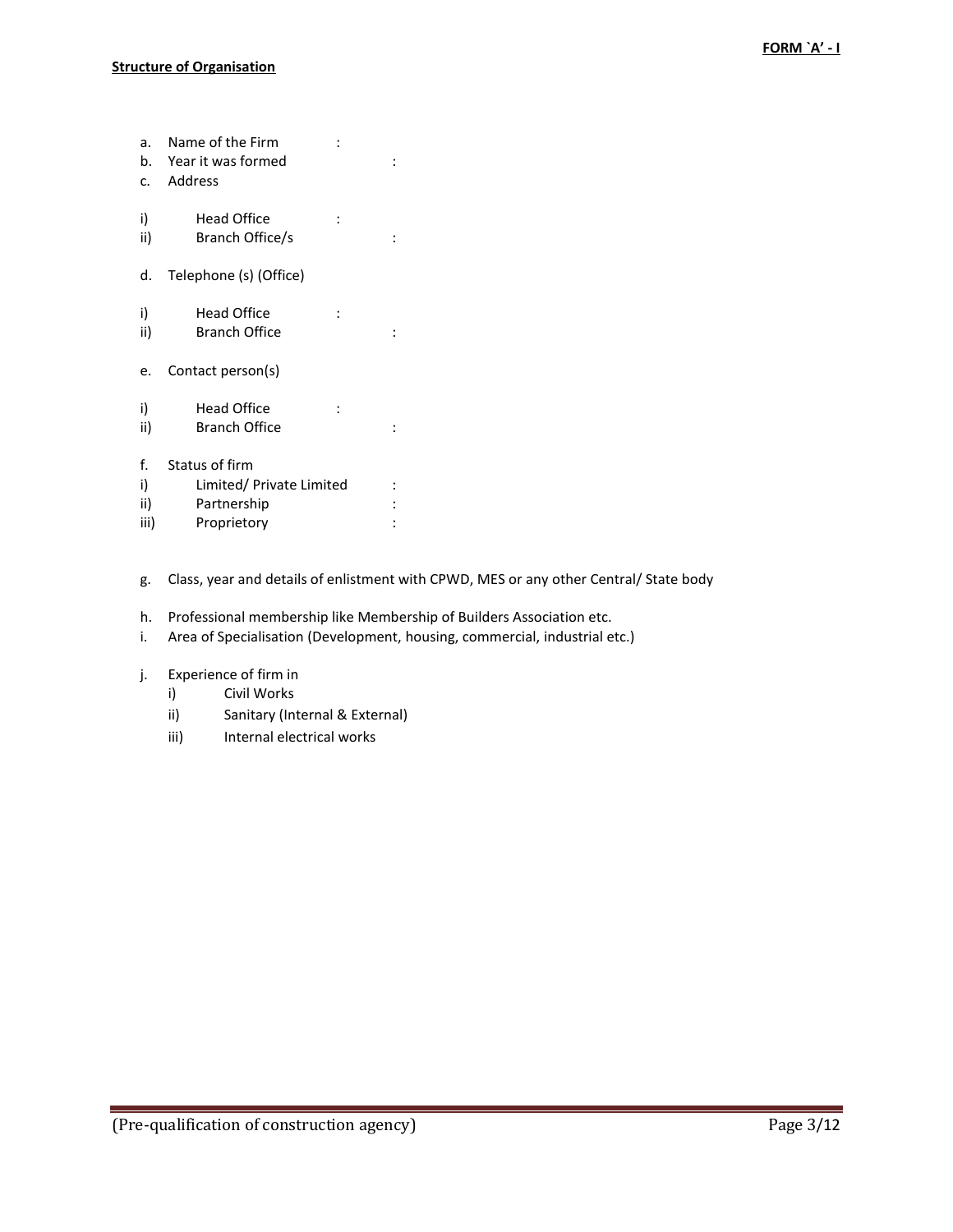### **Documents to be enclosed**

- i) EPF/ESI/Registration no. alongwith copy of Challan of previous month
- ii) Sales Tax/VAT & CST No with valid clearance certificate
- iii) PAN No.
- iv) Service Tax Registration No.
- v) Articles/ Memorandum of Association/ Partnership Deed etc.
- vi) Certificate of Registration from Registrar of Cooperative Societies.
- vii) Certificate of Enlistment
- viii) Bio-data of sub-contractors regularly employed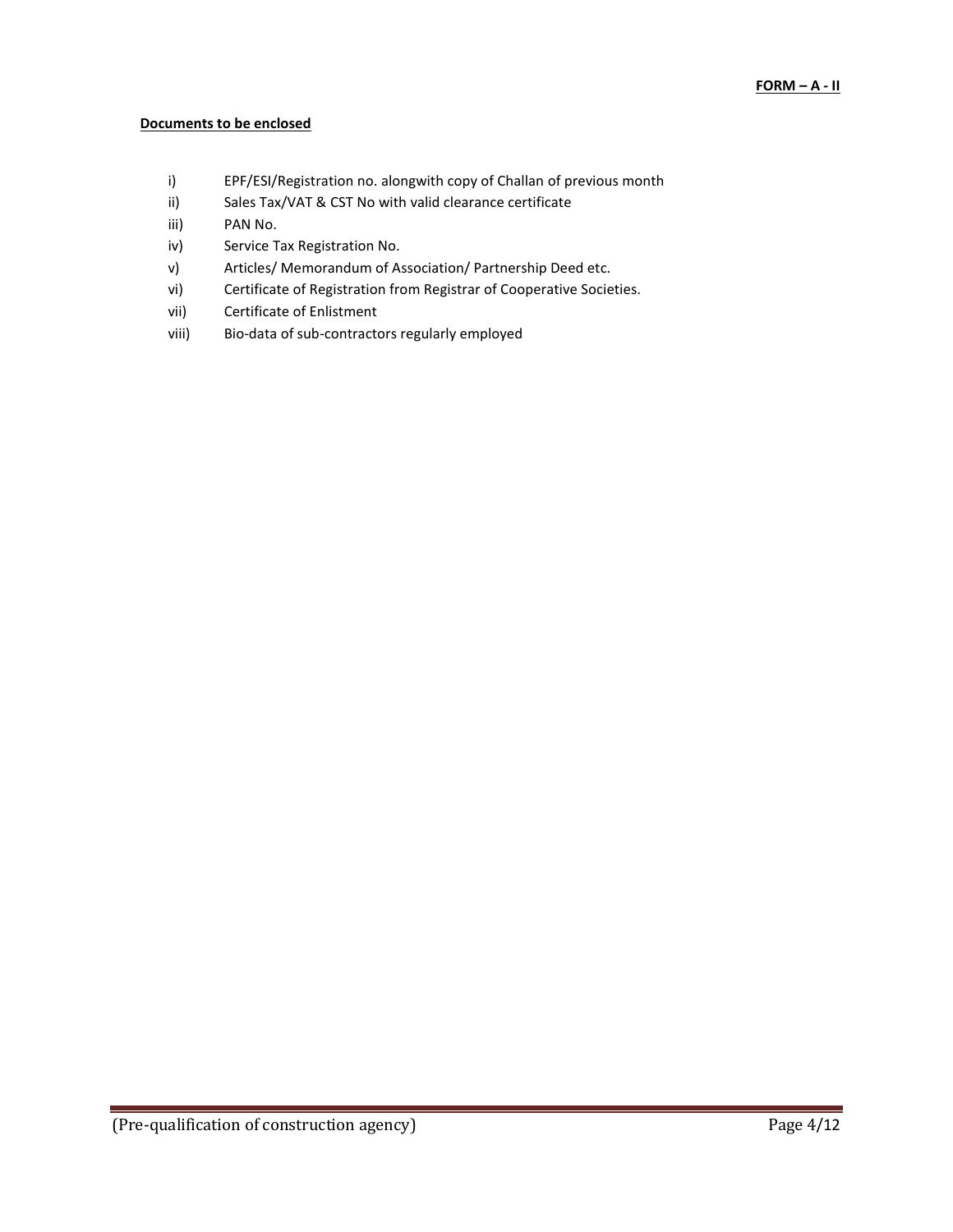In the following questions please include projects undertaken by the firm only – (not just by the individual partner/ employees/ Group Construction). Agreements/ work orders for atleast 3 works in-hand and 3 recently completed housing projects to be attached.

### Details of similar works completed

(a)Total No. of group housing projects/ completed with minimum 190 DUs & Rs. 66.5 cr. Please specify No. of projects………………Nos.

(b)Provide following information on your completed Group Housing Projects (with minimum 190 DUs & Rs.66.5 cr project):

| S. No | Project<br>Title | Configur-<br>ation (No<br>of Stories) | Total<br>Plinth<br>Area (Sq<br>Mt) | Details | Accommodation | of              | Project<br>Value (Cr<br>Rs) | Date of |            | Clients<br>address,<br>Tel No. &<br>e-mail<br>address |
|-------|------------------|---------------------------------------|------------------------------------|---------|---------------|-----------------|-----------------------------|---------|------------|-------------------------------------------------------|
|       |                  |                                       |                                    | Type    | Area          | No. of<br>Units |                             | Start   | Completion |                                                       |
|       |                  |                                       |                                    |         |               |                 |                             |         |            |                                                       |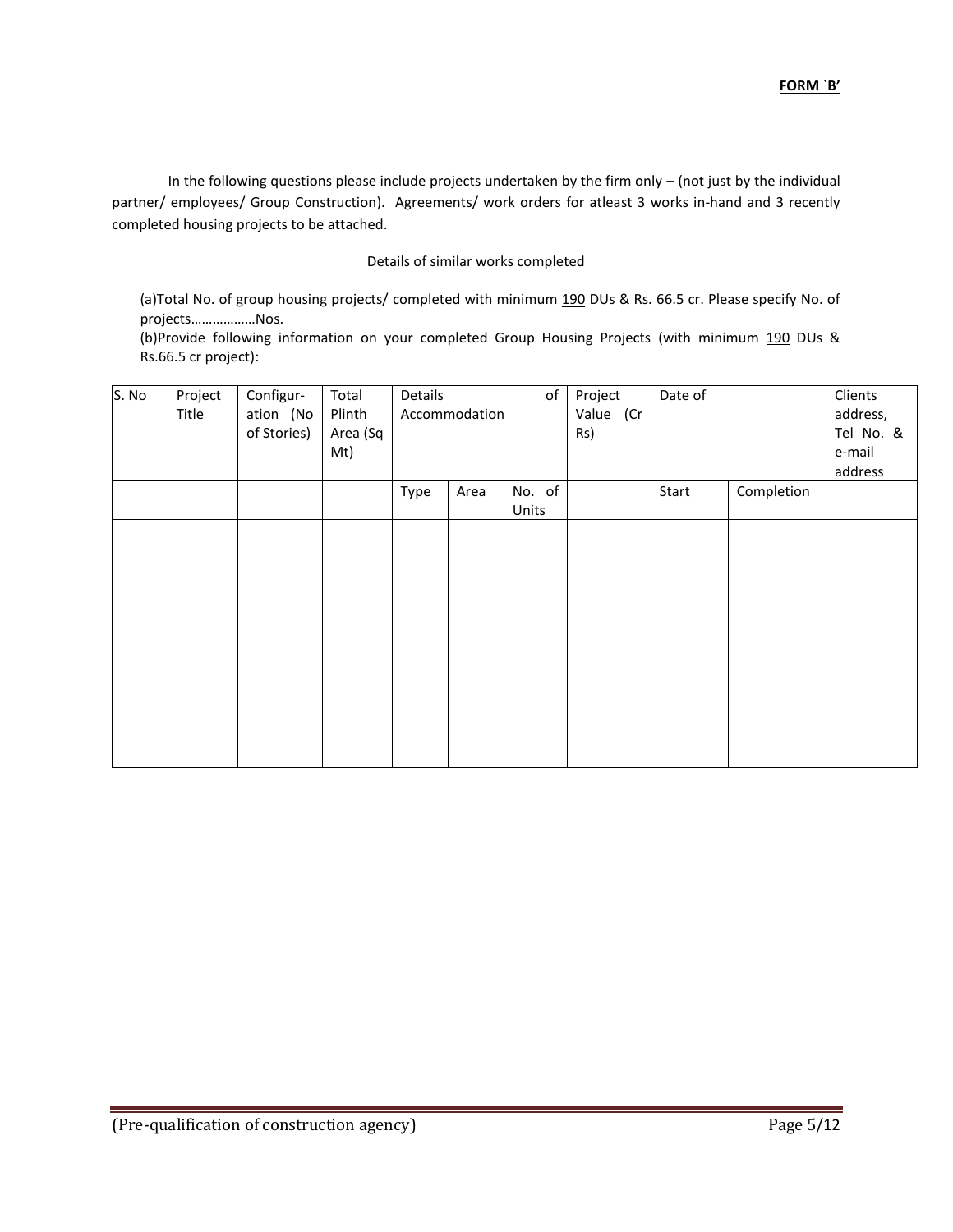#### **Details of Similar works in hand**

- (a) Total No. of in-hand group housing projects with minimum 190 DUs & Rs.66.5 Crs : please specify No. of projects …………….nos.
- (b) Provide following information on all your in-hand projects (minimum 190 DUs & Rs.66.5 Cr project)

| S.No | Project<br>Title | Configur-<br>ation (No<br>of Stories) | Total<br>Plinth<br>Area (Sq<br>Mt) | Details<br>Accommodation |      | оf              | Project<br>Value<br>(Cr Rs) |       | Date of                     | Clients<br>address, Tel<br>/Mobile<br>No. &<br>e-mail<br>address |
|------|------------------|---------------------------------------|------------------------------------|--------------------------|------|-----------------|-----------------------------|-------|-----------------------------|------------------------------------------------------------------|
|      |                  |                                       |                                    | Type                     | Area | No. of<br>Units |                             | Start | Stage<br>of<br>construction |                                                                  |
|      |                  |                                       |                                    |                          |      |                 |                             |       |                             |                                                                  |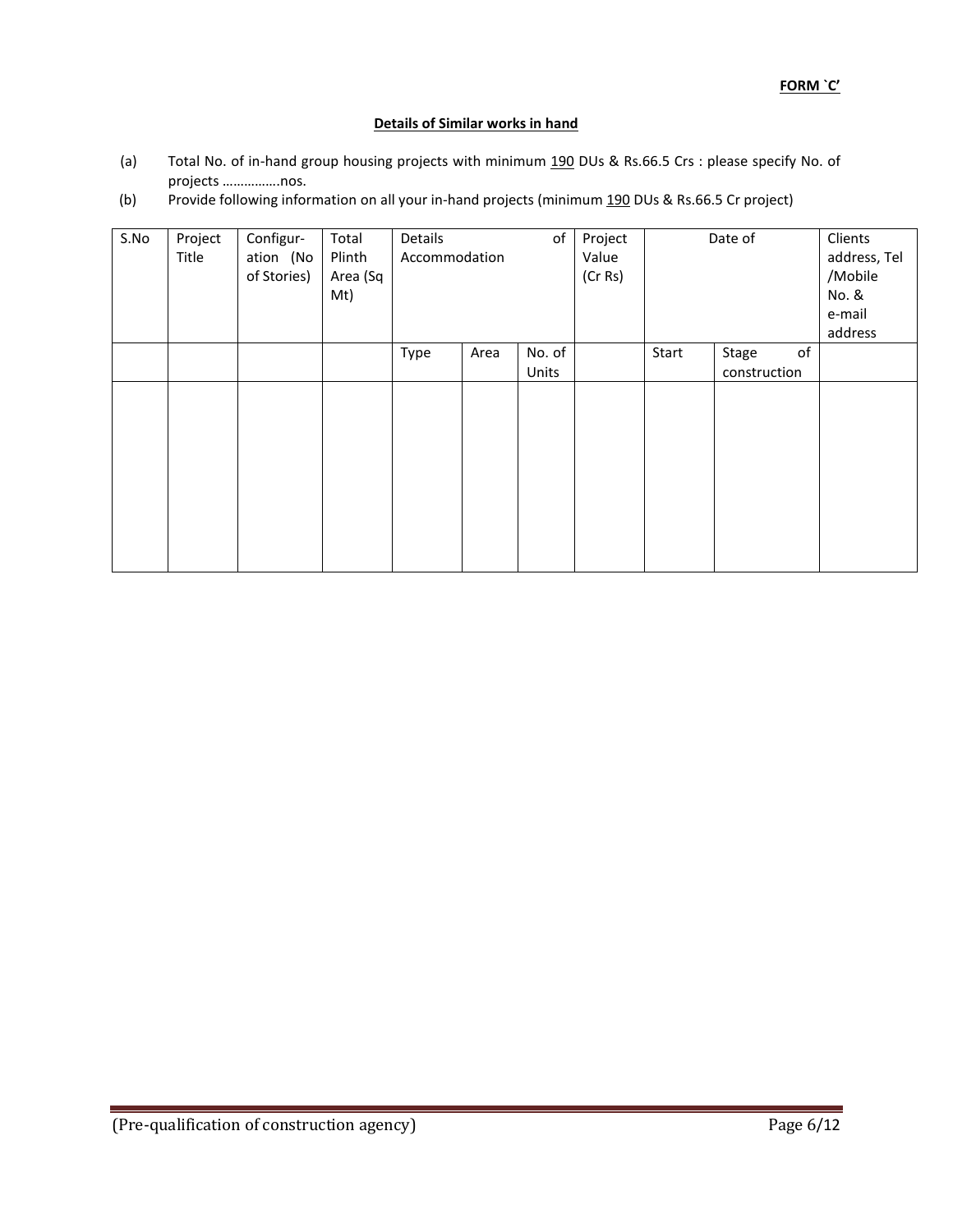## **ADMINISTRATIVE INFORMATION**

1. Information about your full-time permanent staff in regular appointment for the last three years (Do not include any part-time or contract staff).

| No. | Description                                  | Total No. |
|-----|----------------------------------------------|-----------|
| 1.  | Graduate/ Post Graduate/ Other Professionals |           |
|     | Designation<br>a)                            |           |
|     |                                              |           |
| 2.  | Civil Engineers (Graduate/ Post Graduate)    |           |
|     | Designation<br>a)                            |           |
|     |                                              |           |
| 3.  | Diploma Civil Engineers                      |           |
| 4.  | <b>Electrical/ Mechanical Engineers</b>      |           |
| 5.  | Administrative Office Staff                  |           |
| 6.  | Others (Please specify)                      |           |
|     | a.                                           |           |
|     | b.                                           |           |
|     | c.                                           |           |
|     | <b>Total Manpower</b>                        |           |

(Please include the resume of your key staff)

2. Any arbitration/ Litigation in any of the projects till date if yes provide complete details.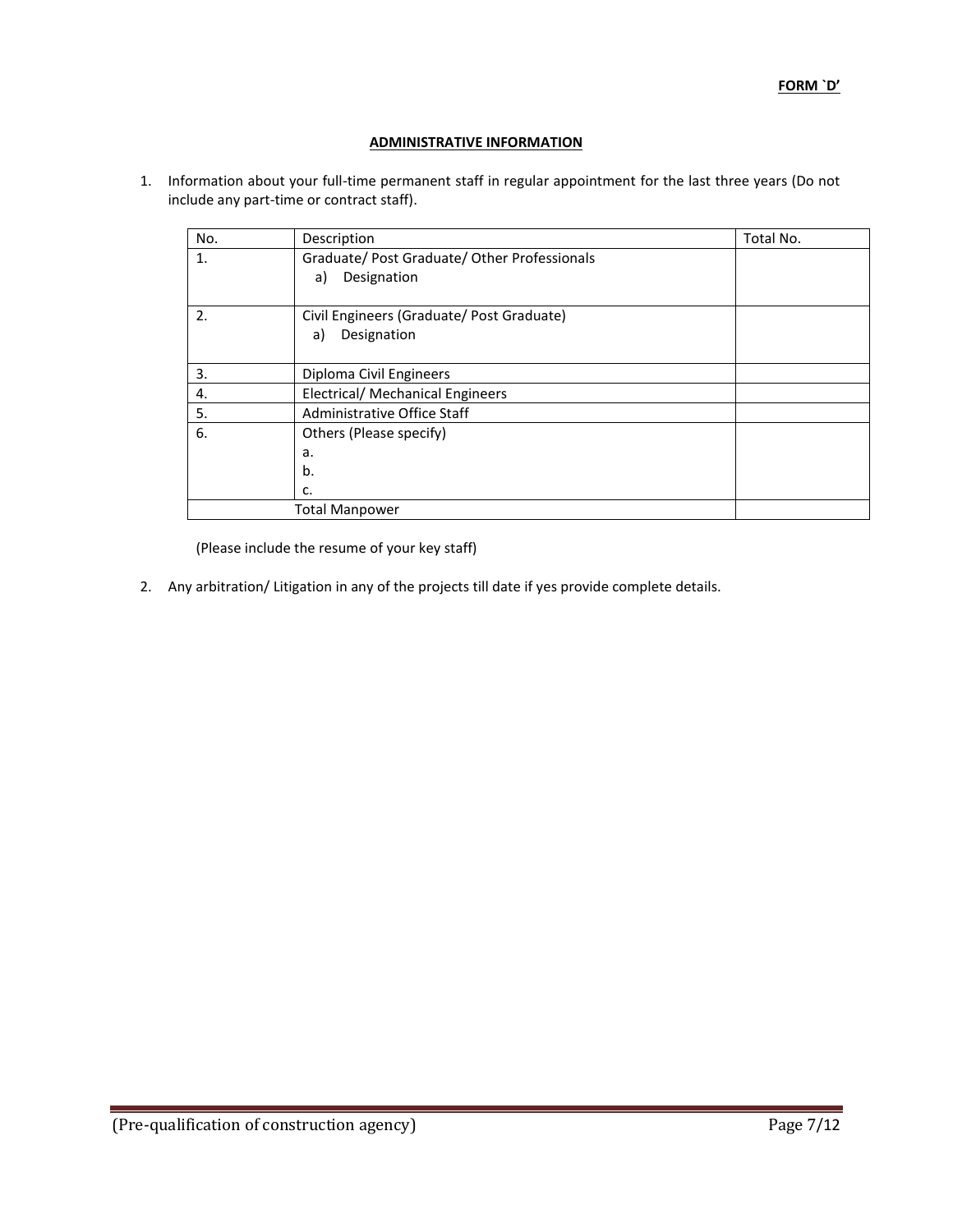#### **FORM - E**

# **DETAILS OF PLANTS & MACHINERIES AVAILABLE WITH THE FIRM**

- i) List of tools, plants and other construction machinery available with the firm.
- ii) Details of workshop/ fabrication/ manufacturing facility available.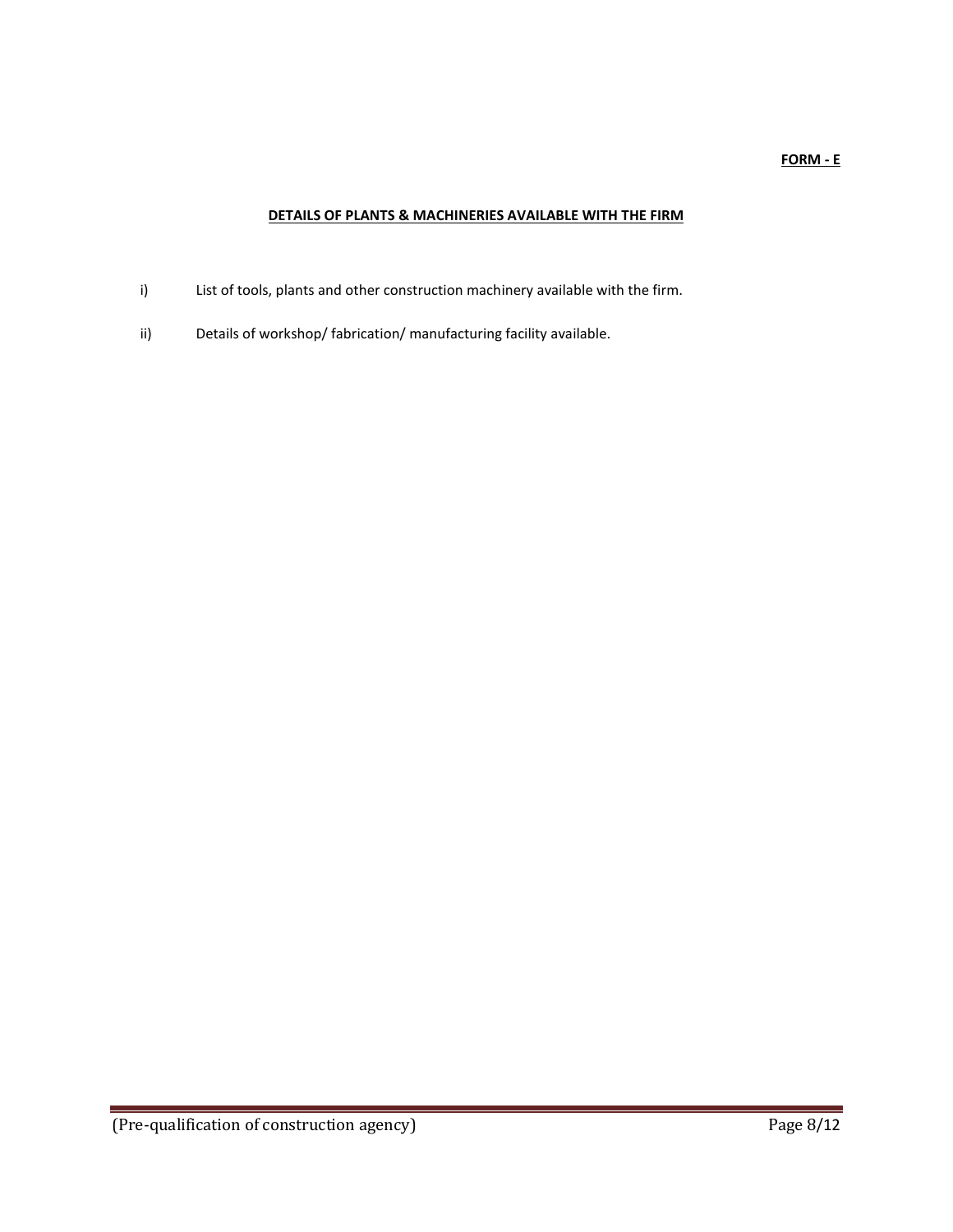#### **PERFORMANCE REPORT**

| 1.   | Name of Work/ Project & Location          |           |      |      |      |
|------|-------------------------------------------|-----------|------|------|------|
| 2.   | Agreement Amount                          |           |      |      |      |
| 3.   | <b>Estimated Cost</b>                     |           |      |      |      |
| 4.   | Tendered amount                           |           |      |      |      |
| 4(a) | Completed cost of work                    |           |      |      |      |
| 5.   | Date of start                             |           |      |      |      |
| 6.   | Date of Completion                        |           |      |      |      |
| (i)  | Stipulated date of completion             |           |      |      |      |
| (ii) | Actual date of completion/ likely date of |           |      |      |      |
|      | completion                                |           |      |      |      |
| 7.   | Amount of compensation levied for delayed |           |      |      |      |
|      | completion, if any                        |           |      |      |      |
| 8.   | Performance Report                        |           |      |      |      |
| a)   | Quality of Work                           | Very Good | Good | Fair | Poor |
| b)   | <b>Resourcefulness</b>                    | Very Good | Good | Fair | Poor |
| c)   | <b>Financial Soundness</b>                | Very Good | Good | Fair | Poor |
| d)   | <b>Technical Proficiency</b>              | Very Good | Good | Fair | Poor |
| e)   | <b>General Behavior</b>                   | Very Good | Good | Fair | Poor |

- 1) The performance report preferably be submitted in the above performa. In case, different performa is used, the applicant shall ensure that the report/ certificate shall contain the above information.
- 2) This report should be signed by the authority of owner not less than the rank of Executive Engineer or equivalent.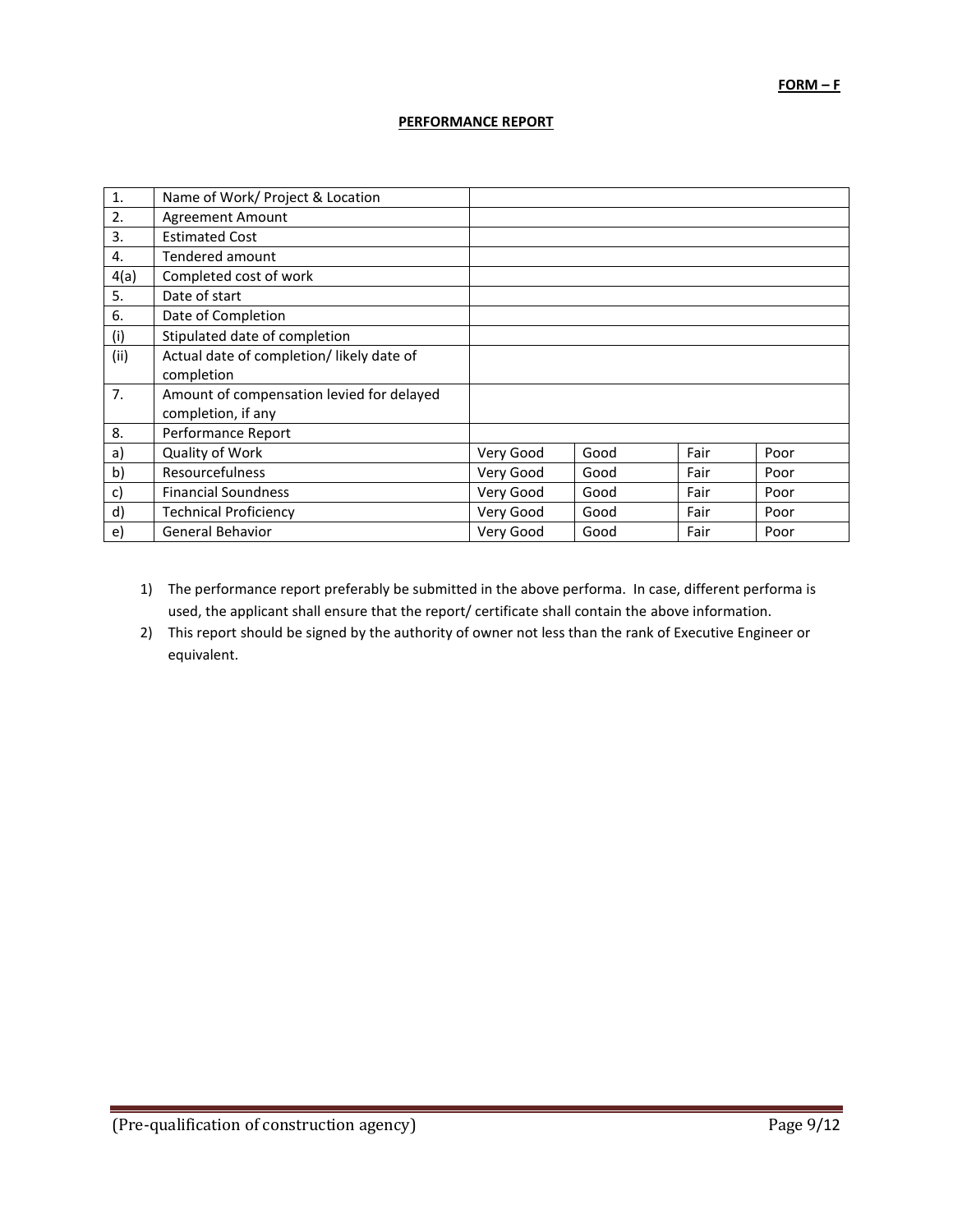## **FINANCIAL INFORMATION**

1. Financial Analysis: Details to be furnished duly supported by figures in Balance Sheet/ Profit & Loss Account for the last five years duly certified by the Chartered Accountant (certified copies to be attached).

|       |                     | 2009-10                  | 2010-11 | 2011-12 | 2012-13 | 2013-14                  | Average Annual  |
|-------|---------------------|--------------------------|---------|---------|---------|--------------------------|-----------------|
|       |                     |                          |         |         |         |                          | Turnover        |
|       |                     | A                        | B       | C       | D       | E                        | $(A+B+C+D+E)/5$ |
| (i)   | <b>Gross Annual</b> |                          |         |         |         |                          |                 |
|       | turnover            |                          |         |         |         |                          |                 |
| (ii)  | Profit/Loss         |                          |         |         |         |                          |                 |
| (iii) | Net Worth (Paid up  | $\overline{\phantom{a}}$ |         |         |         | $\overline{\phantom{0}}$ |                 |
|       | capital + reserves) |                          |         |         |         |                          |                 |
|       | (As on 31.03.2013)  |                          |         |         |         |                          |                 |
| (iv)  | Latest Bank         |                          |         |         |         |                          |                 |
|       | Solvency            |                          |         |         |         |                          |                 |

- 2. Financial arrangements for carrying out the works (Own arrangements & Fund based & Non-Fund based sanctioned limits).
- 3. The following certificates are to be enclosed :
- a) Name and address of bankers, auditors etc.
- b) Latest solvency from Bankers of applicant
- c) Audited Balance Sheet and Profit & Loss Account alongwith Audit Report with annexures for the last 5 years

**Signature of Chartered Accountant Seal & Signature of Applicant With Seal**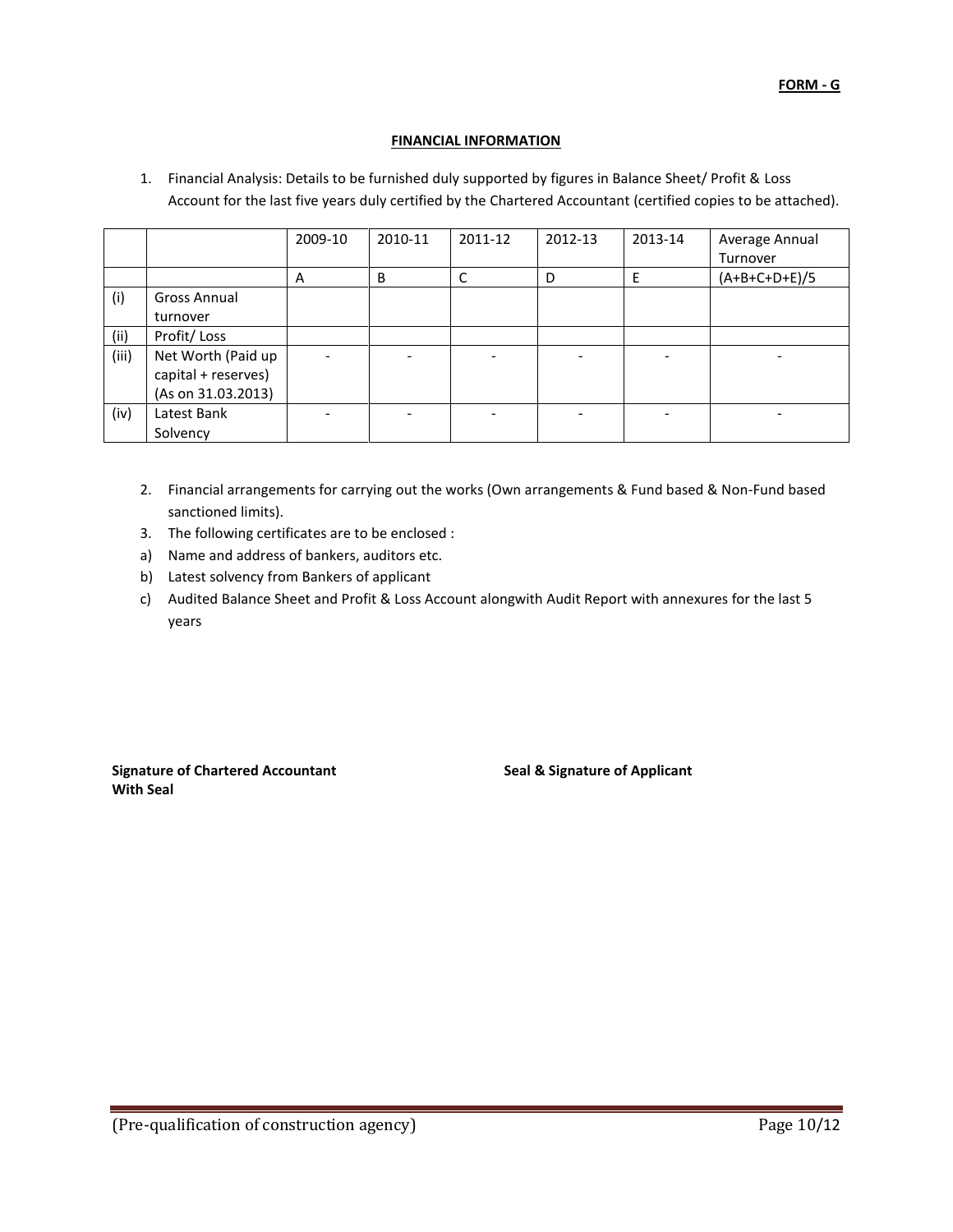#### LETTER OF TRANSMITTAL (ON THE LETTER HEAD OF COMPANY)

From :

To :

CGEWHO 6<sup>th</sup> Floor, `A' Wing Janpath Bhawan, Janpath New Delhi – 110 001.

Sub : Pre-qualification of Contractors

Sir,

Having examined the details given in Notice for pre-qualification and pre-qualification Application documents for the above work, we hereby submit our qualification and relevant documents.

- i) We hereby certify that all the statements made and information supplied in the enclosed Forms `A' to `F' and accompanying statements are true and correct.
- ii) We have furnished all information and details necessary for pre-qualification and have no further pertinent information to supply.
- iii) We have submitted the requisite bankers certificate/ performance reports and authorize the CGEWHO or their representatives to approach individuals, employers, firms and corporations to verify our submittals, competency and general reputation.
- iv) We hereby confirm that we have read and understood all the stipulations given in this prequalification shall be final and binding on us.
- v) We have submitted the following certificates in support of our meeting the minimum qualifying criteria of completed work(s) as specified for having successfully completed the following works :

| <b>NAME OF WORK</b> | <b>CERTIFICATE FROM</b> |
|---------------------|-------------------------|
|                     |                         |
|                     |                         |
|                     |                         |

Enclosures :

Date of Submission

(Seal of Company) (Signature of Applicant)